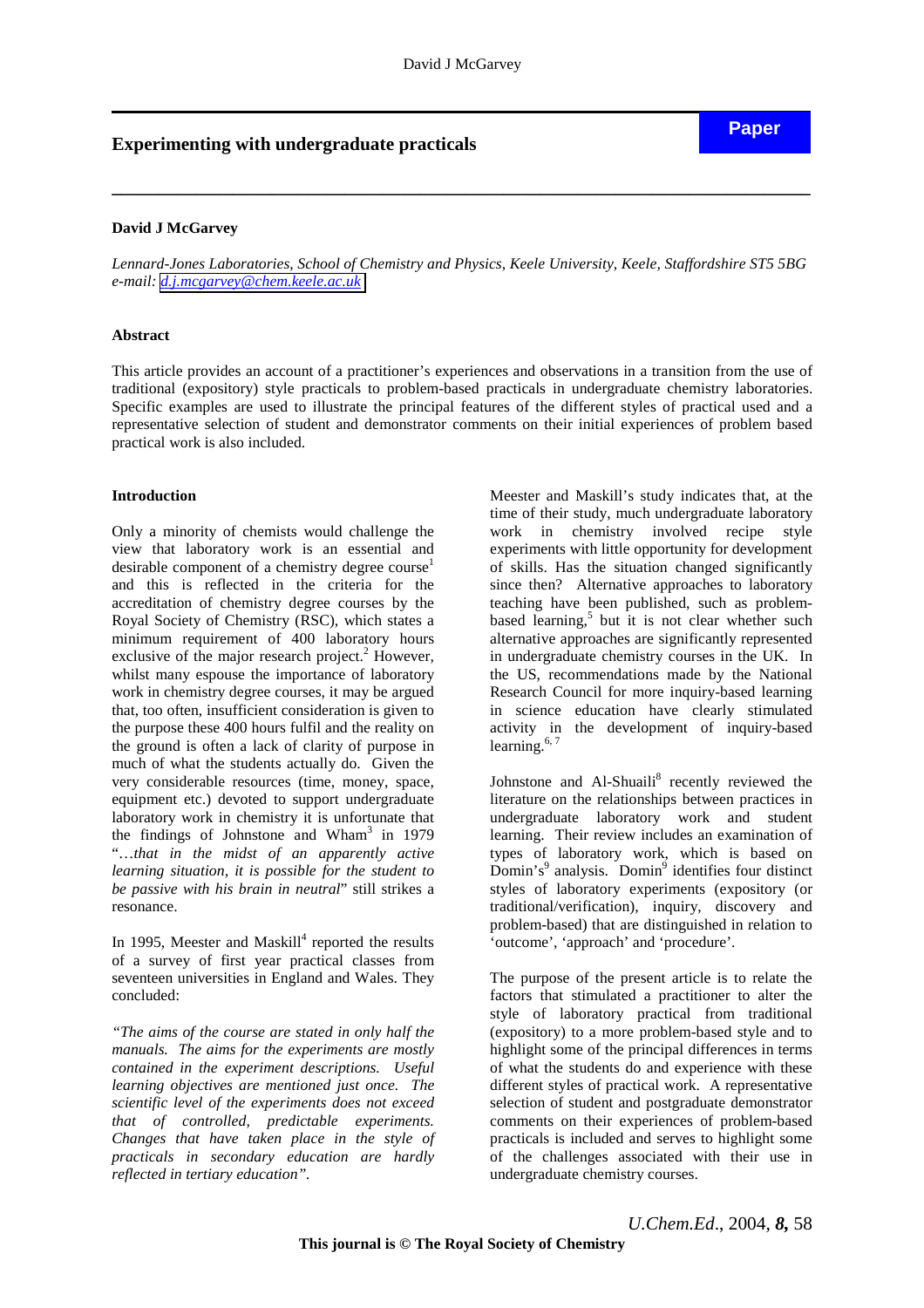## **Discussion**

When I commenced full time teaching of chemistry in HE in 1993, the laboratory manuals/courses within my remit were rather dated and entirely of the traditional expository style described by Domin.9 Improvements to the laboratory manuals included attention to clarity in descriptions of procedures, rigour in equations, quantities and units and clarity in stating the purpose of the experiment. Post-lab activities, in the form of assessed questions designed to probe students' understanding of the experimental procedure and the background theory, were also included. Pre-lab work amounted to "*please ensure that you have read the laboratory script before coming to the laboratory".*

In the process of marking some  $2<sup>nd</sup>$  year physical chemistry laboratory reports about three years ago, I realised that the prescriptive way the practical work had been designed was generating 'good' reports with 'correct' data analysis and 'correct' results from most students. I found myself awarding first class marks to reports by students who I knew (from tutorials and other evidence) didn't really understand what they had done, why they had done it or what the results meant. Intuitively, I realised this was a poor learning experience for many students. Instead of the students doing the experiments, effectively I was trying to do the experiments (and much of the data analysis) through the students by providing them with increasingly precise instructions. I started to consider an alternative approach, recognising that the only way to learn certain aspects of experimental chemistry is for the student to design the experiment herself, reflect on any shortcomings of her design, make improvements and learn from her mistakes. This concurs with the *QAA Chemistry Benchmarking document,*10 which states that graduate chemists should have developed "*Competence in the planning, design and execution of practical investigations, from the problem recognition stage through to the evaluation and appraisal of results and findings; this to include the ability to select appropriate techniques and procedures"*.

I therefore developed a number of undergraduate chemistry practicals that are predominantly characterised by a problem-based approach in tandem with the use and development of transferable and subject-specific skills. I developed a number of practicals in physical chemistry (some from existing traditional style practicals<sup>11, 12</sup> and some adapted from or inspired by the literature<sup>13,</sup> <sup>12</sup>), which feature clearly formulated and explicit objectives, but which omit detailed instructions to a greater or lesser extent. An additional, implicit feature in the design of some of these experiments is an attempt to encourage students to decompartmentalise their subject knowledge (e.g. handling organic reaction mechanisms in a physical chemistry practical). The practicals have been used successfully across several modules at levels 1 and 2 during the past three years at Keele and some have been disseminated via the  $LTSN<sup>12</sup>$  and elsewhere.14 Other practitioners at Keele have adopted similar approaches to the design of chemistry practicals and an account of one such experiment was published recently in this journal.<sup>15</sup>

To illustrate the principal features of the different practicals styles, aspects of two  $2<sup>nd</sup>$  year physical chemistry practicals are discussed in more detail below:

### **The Influence of Ionic Strength on the Solubility of Barium Iodate Monohydrate**

This experiment is used in a second year physical chemistry practical course and relates to lecture material on ion-ion interactions and Debye-Hückel theory. By the time the students commence this experiment they have covered much of the relevant material in the lectures.

This experiment is concerned with the influence of ionic strength on the solubility of barium iodate monohydrate and the use of experimental data to obtain the solubility product and mean activity coefficients of the barium and iodate ions. This practical ran in traditional prescriptive style at Keele up until 2000-2001 before being transformed into a problem-based practical. It should be noted that the time allocation for the traditional style experiment was around five hours but for the problem-based style it is closer to ten hours, which reflects increased time demands of problem-based practical activities.<sup>9</sup>

The traditional script describes a colorimetric method in which the concentration of iodate in solution is determined by quantitative conversion of the iodate to iodine using iodide, with the ionic strength being varied using KCl. The introduction to the practical covers the background theory and provides references to background reading. The experimental procedure and data analysis are detailed and prescriptive and implicitly address the student as a passive instrument. The main pitfalls in the experimental procedure and data analysis are spelled out explicitly so that most students negotiate a smooth path from experiment to report. To illustrate the style of the traditional script, the main parts of the experimental section of this practical are reproduced in Figure 1.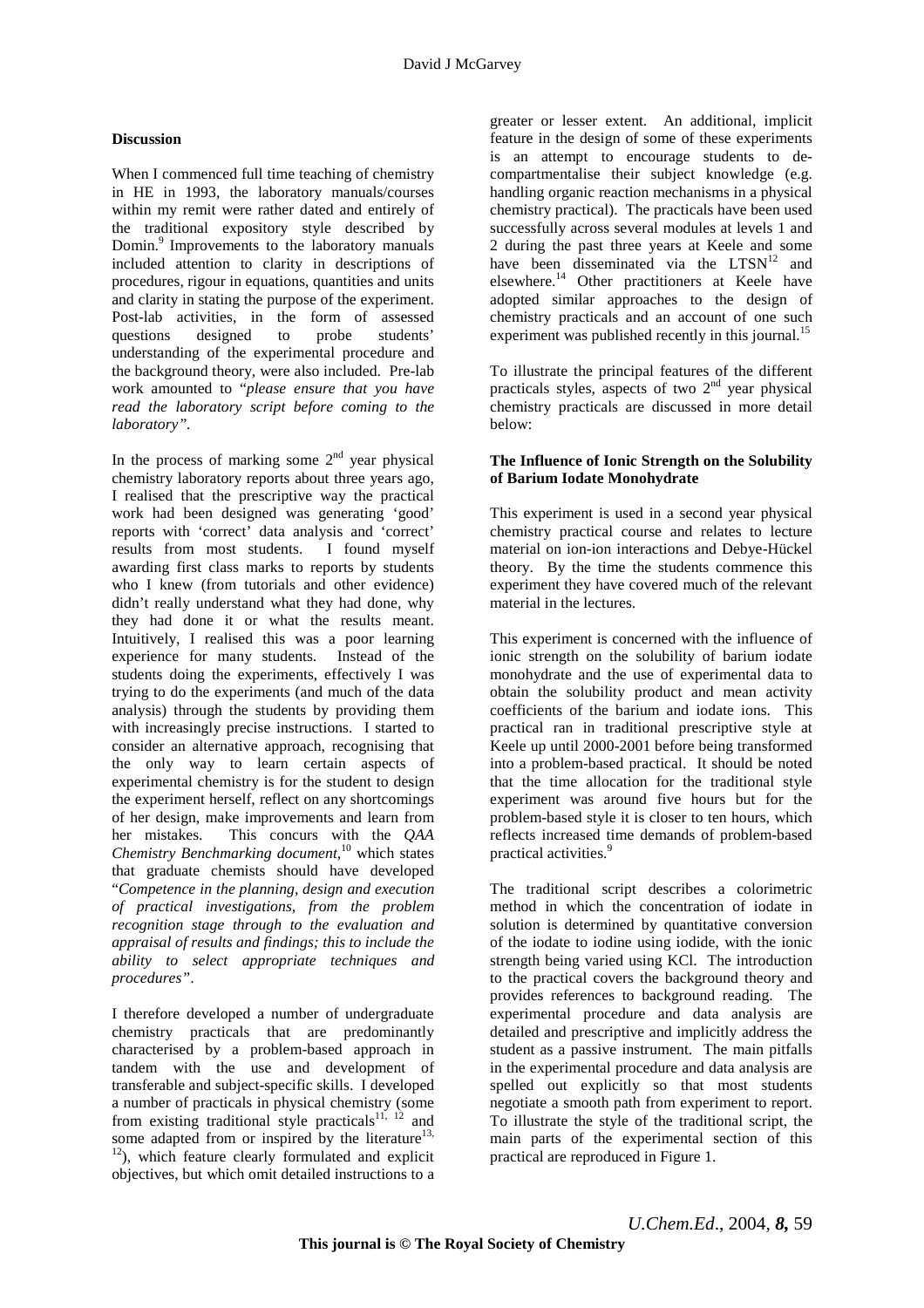# **Figure 1. Extract from traditional prescriptive laboratory script.**

## *Solubility of Barium Iodate Experimental Section (Traditional Practical)*

*The solubility of Ba(* $IO_3$ *)<sub>2</sub>.H<sub>2</sub>O is measured by determining the concentration of*  $IO_3$  *in equilibrium with the solid for a range of solutions of differing ionic strengths. This is done by removal of an aliquot of the supernatant liquid followed by quantitative reduction (using iodide, I*) of  $IO_3$  to  $I_2$ . As  $I_2$  is coloured ( $IO_3$ ) is colourless), its concentration can be measured *conveniently by visible absorption, and this can then be used to deduce [IO3 - ]. The apparatus used is a colorimeter, which is an instrument that measures absorbance at selected fixed wavelengths.* 

## *(i) Apparatus*

*Digital colorimeter, 1 cm cuvettes, stoppered bottles, 25°C constant temperature water bath, volumetric glassware, solid Ba(IO3)2.H2O, solid KCl, I2 solution (0.05 mol dm-3 in 0.1 mol dm-3 KI solution), KI solution (0.1 mol dm-3), HCl solution (2 mol dm-3), de-ionised water.* 

## *(ii) Beer-Lambert Calibration Plot*

*Prepare a series of*  $I_2$  *solutions containing KI (iodide ions (I) enhance the solubility of*  $I_2$  *by* forming the  $I_3$  ion) using the solutions provided, such that the  $I_2$  concentrations span the range,  $[I_2] = 10^4$  to 5 x 10<sup>-3</sup> mol dm<sup>-3</sup> (~8-10 solutions should be sufficient - use the stock KI solution *for dilutions). Prior to each absorbance measurement, place a cuvette, containing KI solution only, in the sample chamber of the colorimeter and set the reading to zero. Using the most concentrated solution, select the optimum wavelength (~500 nm) for the absorbance measurements (consult a demonstrator for advice if you are unsure about this step). Next, measure the absorbance of each solution and construct a Beer-Lambert plot from the data. It is essential that you have a satisfactory calibration plot before proceeding further.* 

## *(iii) Solubility Measurements*

Using volumetric glassware, prepare a series of KCl solutions (100.0 cm<sup>3</sup> in stoppered bottles) *with similar concentrations to those shown in the table below, using de-ionised water (the concentrations of the solutions you prepare must be known accurately).* 

| $\sim$<br>mo<br>am<br>$\mathbf{11}$ |  |  |  | ∠∪<br>-- |  |
|-------------------------------------|--|--|--|----------|--|
|                                     |  |  |  |          |  |

*To each solution, add about 0.1 g of Ba(IO<sub>3</sub>)<sub>2</sub>.H<sub>2</sub>O. Warm each of the bottles to about 40°C, shake well and then allow them to equilibrate in a 25°C constant temperature bath for ~30 minutes, shaking periodically. Monitor the temperature of the bath to ensure it remains constant*   $(\sim + 1^{\circ}C)$ .

To estimate the  $IO_3$  content of each solution, take a 25.0 cm<sup>3</sup> aliquot using a pipette fitted with a short piece of PVC tubing containing a plug of cotton wool (to prevent extraction of un-dissolved solid) and place it in a 50.0 cm<sup>3</sup> volumetric flask. Add 1 cm<sup>3</sup> of HCl (2 mol dm<sup>-3</sup>) and make the solution up to 50.0 cm<sup>3</sup> with 0.1 mol dm<sup>-3</sup> KI. Mix well and measure the absorbance as before (remember to zero the colorimeter). Repeat each determination with a second  $25.0 \text{ cm}^3$  aliquot.

In the problem-based script, detailed instructions are replaced with clearly stated objectives and some useful information (see Figure 2). The students have to decide how to do the experiment and draw up an experimental plan. In the problembased practical, different groups of students used different methods in different ways and for different reasons; some used colorimetric methods, while others used titrimetric methods. Within the boundaries of available resources, safety and time limitations, students have control over the number, range and type of measurements they make. They have the opportunity to carry out preliminary trial experiments, encounter problems, 'go back to the drawing board' and review their preliminary efforts in the light of unforeseen practical difficulties. In short, they have the opportunity to be scientists.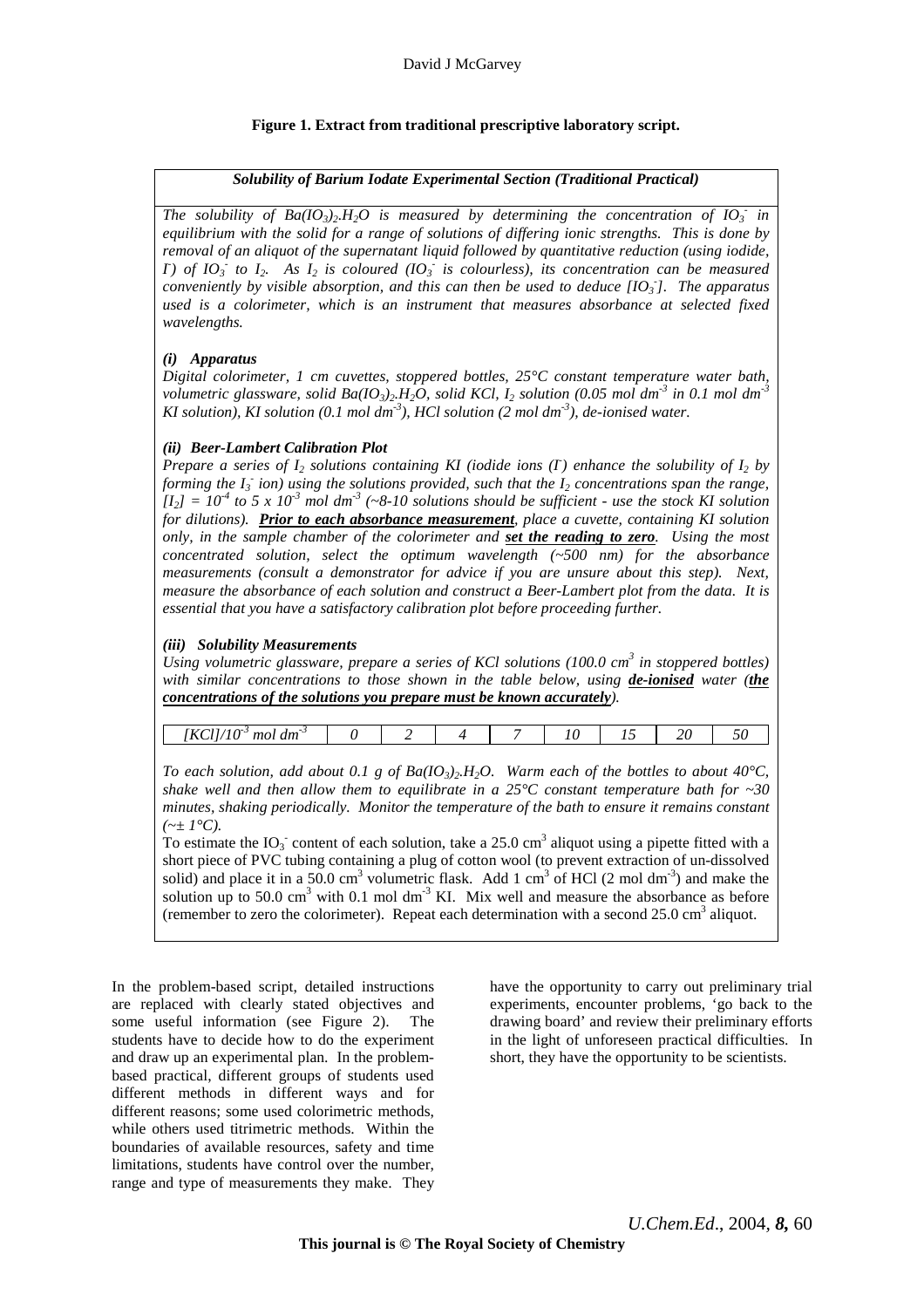#### **Figure 2. Extract from problem-based laboratory script.**



#### **The Influence of Ionic Strength on the Rate Constant for the Reaction of Crystal Violet with Hydroxide ion**:

This experiment is used in the second year physical chemistry practical course and also relates to the lecture material on ion-ion interactions and Debye-Hückel theory. The students commence the practical before they meet the material on ion-ion interactions in the lectures, but this is covered as they progress through the experiment. However, the first objective depends only on knowledge of first year kinetics. This experiment was introduced in problem-based style and had not been used previously at Keele.

#### **Objectives**

- Establish the rate law for the reaction
- Determine reaction rate constant over a range of ionic strengths
- Establish whether results support reaction mechanism by appropriate analysis
- Suggest a molecular mechanism for the reaction

The reaction between crystal violet and hydroxide ion is used widely in various guises as an undergraduate practical in many teaching laboratories. Under appropriate conditions, the reaction is accompanied by loss of the intense colour of the crystal violet and may be conveniently monitored by spectrophotometry. At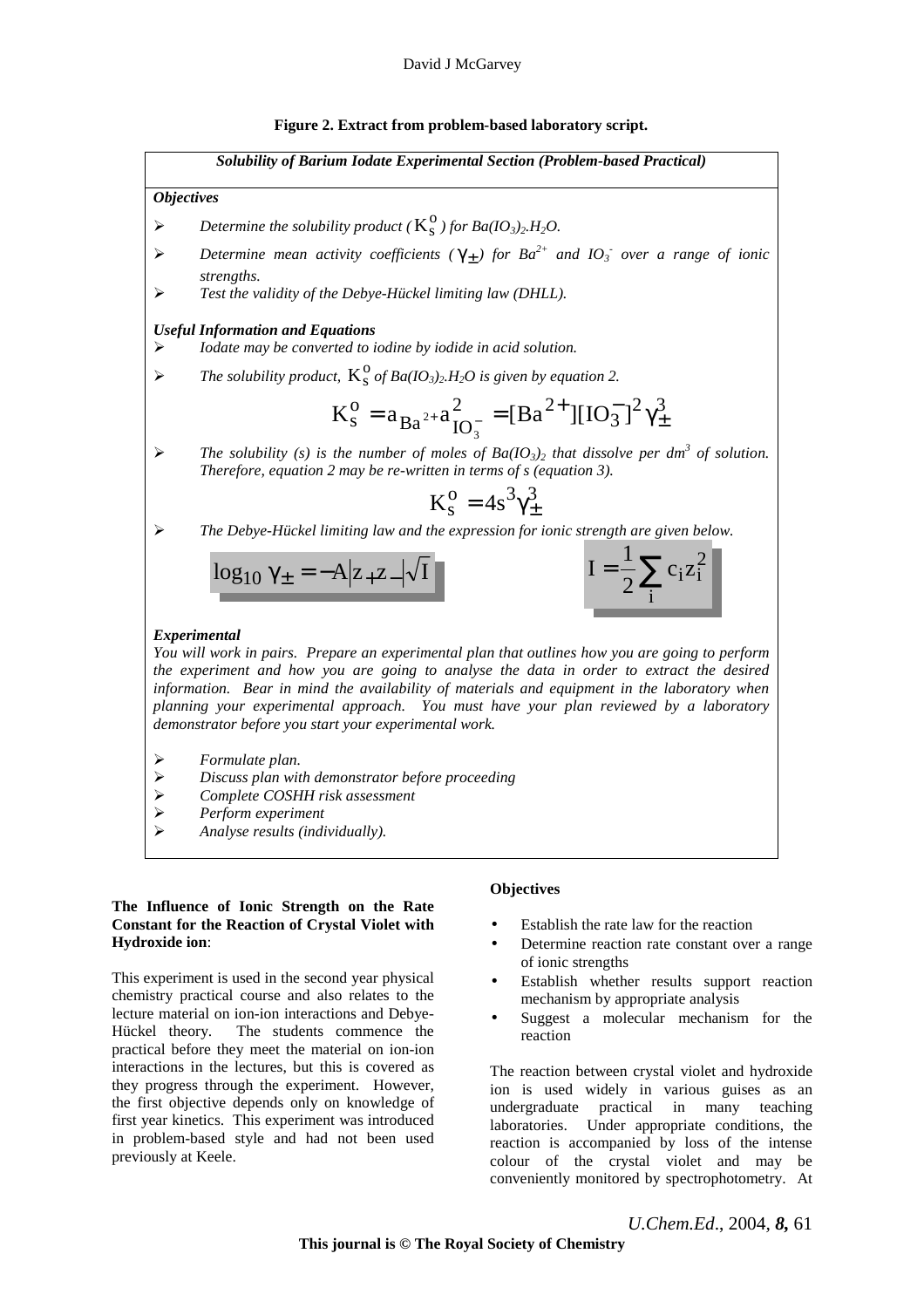Keele the experiment is presented as a problembased exercise in which the students, working in teams, have to establish the rate law for the reaction and study the influence of ionic strength on the reaction rate constant. They then have to propose a molecular mechanism for the reaction that is consistent with their experimental data.

A traditional prescriptive approach to this experiment would take decision making out of the hands of the students by, for example, detailing all concentrations to be used as well as the number and sequence of experimental runs. Assuming a colorimetric method, the traditional practical would likely prescribe a crystal violet concentration in the region of  $10^{-5}$  M and specify a suitable wavelength to be used to monitor the reaction.

In the problem-based approach the students do not know how fast the reaction is; they need to try it out. It comes as quite a shock to students when enquiring about the whereabouts of the 'sodium hydroxide solution' to be told that they have to decide what concentration they require and then prepare it themselves. The students need to learn that crystal violet is intensely coloured and if the crystal violet concentration is too high it is possible for the reaction to be taking place without any apparent change in colour, as a number of Keele students have discovered. In the problem-based practical, students can find themselves in situations where, monitoring absorbance as a function of time, they obtain a sigmoidal curve because for the first ten minutes the absorbance reading is too high for the instrument to discriminate between the transmitted light levels. In such a situation the student can learn about instrumental limitations in absorbance readings and the consequences of the non-linear relationship between absorbance and transmittance at high absorbance values. It is unlikely that such situations and opportunities for learning will arise in a traditional expository style practical. The students also come to learn (rather than being told) that for practical reasons it is easier to determine the rate law by working under pseudo order conditions with hydroxide ion in excess. The students have to negotiate their way towards a suitable experimental approach in much the same way as researchers do.

Although all students end up using a colorimetric method in this practical, they adopt a variety of approaches in terms of, for example, the range of ionic strength used, the means of varying the ionic strength and temperature control. Indeed one particular group of students decided to work at a higher temperature  $(\sim 40\text{ °C})$  in order to increase the reaction rate. The change in temperature affects the dielectric properties of water and the value of the constant in the Debye-Hückel limiting law and

with a little prompting these students were off calculating the value of 'A' at 40  $^{\circ}$ C, an outcome that is extremely unlikely in a traditional prescriptive practical.

It is interesting to note that during the first run of the crystal violet experiment some students immediately resorted to the Internet to find a procedure. I did not object to this because I made it clear that they would have to justify their method in any case and therefore they couldn't just follow it passively. These students became entrenched trying to reconcile various procedures from the Internet with the objectives of the experiment in front of them. They also learned quickly that they needed to be more critical of the material they were downloading rather than just accepting it as authoritative. So even in situations where students try to resort to a recipe and adopt a passive approach, the nature of the problem-based practical makes it difficult for them not to start thinking about what they are doing and why they are doing it. It is also interesting to note that the students who resorted to the Internet for a ready-made recipe made the slowest progress. Also, the demand on students to explain what they're doing and why they're doing it that way makes it perfectly possible to use the same experiment from year to year. Students may pick up some useful advice from the previous year's students, but the nature of the design of the practical class and the assessment methods makes this of only limited use. If it's not the student's 'own' approach, it will stand out in the laboratory discourse and in the assessment.

#### **Assessment**

In terms of reporting laboratory work for problembased practical work at Keele, a variety of methods are used, including for example, team poster presentations with an element of peer assessment, individual laboratory reports and individual PowerPoint presentations. The principal difference in the student 'reports' based on problem-based work compared with 'reports' based on traditional practicals is that there is, by default, more variety in content and style, and because of this, instances of plagiarism are fewer than with reports on traditional practicals.

Assessment of the problem-based practicals is detailed and structured and is linked to achievement of objectives and explanation of the rationale for the experimental approach adopted in addition to other generic elements. In order to obtain a first class mark, the students need to demonstrate understanding of their specific experimental approach, data processing and the theoretical background to the experiment, rather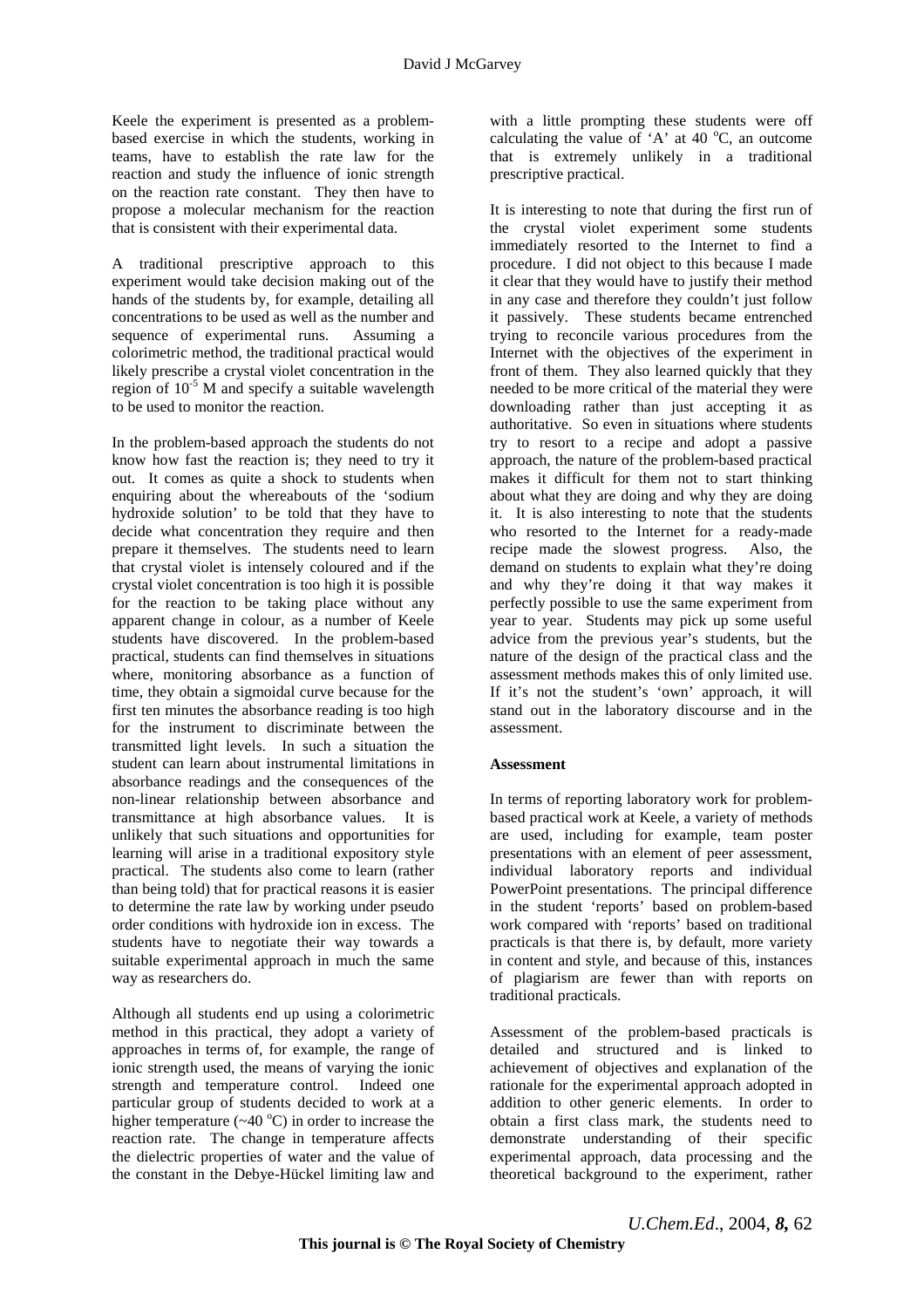## **Figure 3. Assessment criteria for a problem-based practical**

### **THE INFLUENCE OF IONIC STRENGTH ON THE SOLUBLITY OF BARIUM IODATE MONOHYDRATE POWERPOINT® PRESENTATION ASSESSMENT CRITERIA**

| Criteria                                                                                                                                                                                                                                                                                                                                                                                                                | <b>Mark</b> |  |  |
|-------------------------------------------------------------------------------------------------------------------------------------------------------------------------------------------------------------------------------------------------------------------------------------------------------------------------------------------------------------------------------------------------------------------------|-------------|--|--|
| Quality of slides (is there a title slide? are the slides clearly presented and<br>structured? are they too busy or too thin? are results clearly presented and graphs<br>and tables clearly labelled? is the experimental method concise and clear? are<br>sources acknowledged and references cited?).                                                                                                                |             |  |  |
| Structure (is the material delivered in a logical and clear manner, including an<br>introduction and conclusions?)                                                                                                                                                                                                                                                                                                      |             |  |  |
| Style (is the presenter audible and clear? is there eye contact with the audience? are<br>key points emphasised?)                                                                                                                                                                                                                                                                                                       |             |  |  |
| Content (Results and Data Analysis) (what was the rationale for the experimental<br>approach? were the objectives (see below) achieved? are statements, quantities and<br>units accurate? is the quality of the data good or poor? are errors taken into<br>account? are the conclusions drawn from the results justified? have errors been<br>taken into consideration in arriving at the conclusions?)<br>Objectives: |             |  |  |
| Determine the solubility product ( $K_s^0$ ) for Ba(IO <sub>3</sub> ) <sub>2</sub> .H <sub>2</sub> O.<br>➤                                                                                                                                                                                                                                                                                                              |             |  |  |
| Determine mean activity coefficients ( $\gamma_{\pm}$ ) for Ba <sup>2+</sup> and IO <sub>3</sub> over a range<br>of ionic strengths.<br>Test the validity of the Debye-Hückel limiting law (DHLL).<br>➤                                                                                                                                                                                                                 |             |  |  |
| Response to Questions (Does the presenter understand the specific details of<br>his/her experimental approach, data acquisition and analysis? Does the presenter<br>have an understanding of the meaning, significance and limitations of the results<br>and of the background theory to the experiment? Can the presenter apply their<br>general chemistry knowledge within the context of this experiment?)           |             |  |  |
| <b>Total</b>                                                                                                                                                                                                                                                                                                                                                                                                            |             |  |  |

than, in the case of a traditional practical, successfully negotiating a prescribed algorithm in much the same way as every other student in the class. As an example, current assessment criteria for the barium iodate experiment are shown in Figure 3.

#### **Student and Demonstrator Feedback**

Written feedback was sought from students and demonstrators on their experiences of problembased practical work and it is apparent from the feedback (written and oral) that students had never encountered this approach to practical work. A representative selection of comments from individual students and demonstrators is

reproduced below. The first set of comments relates to the crystal violet experiment, which the students carried out first, and the second set relates to the barium iodate experiment.

#### **Comments 1 (Crystal Violet).**

- *I find this type of experiment much harder and more frustrating when things don't go to plan. However, it is a weaker part that could be improved if people did them more often.*
- *I found it quite hard to know what I was doing was actually right. Maybe you could have references to other similar experiments so that you could look at these and see how they did the experiment.*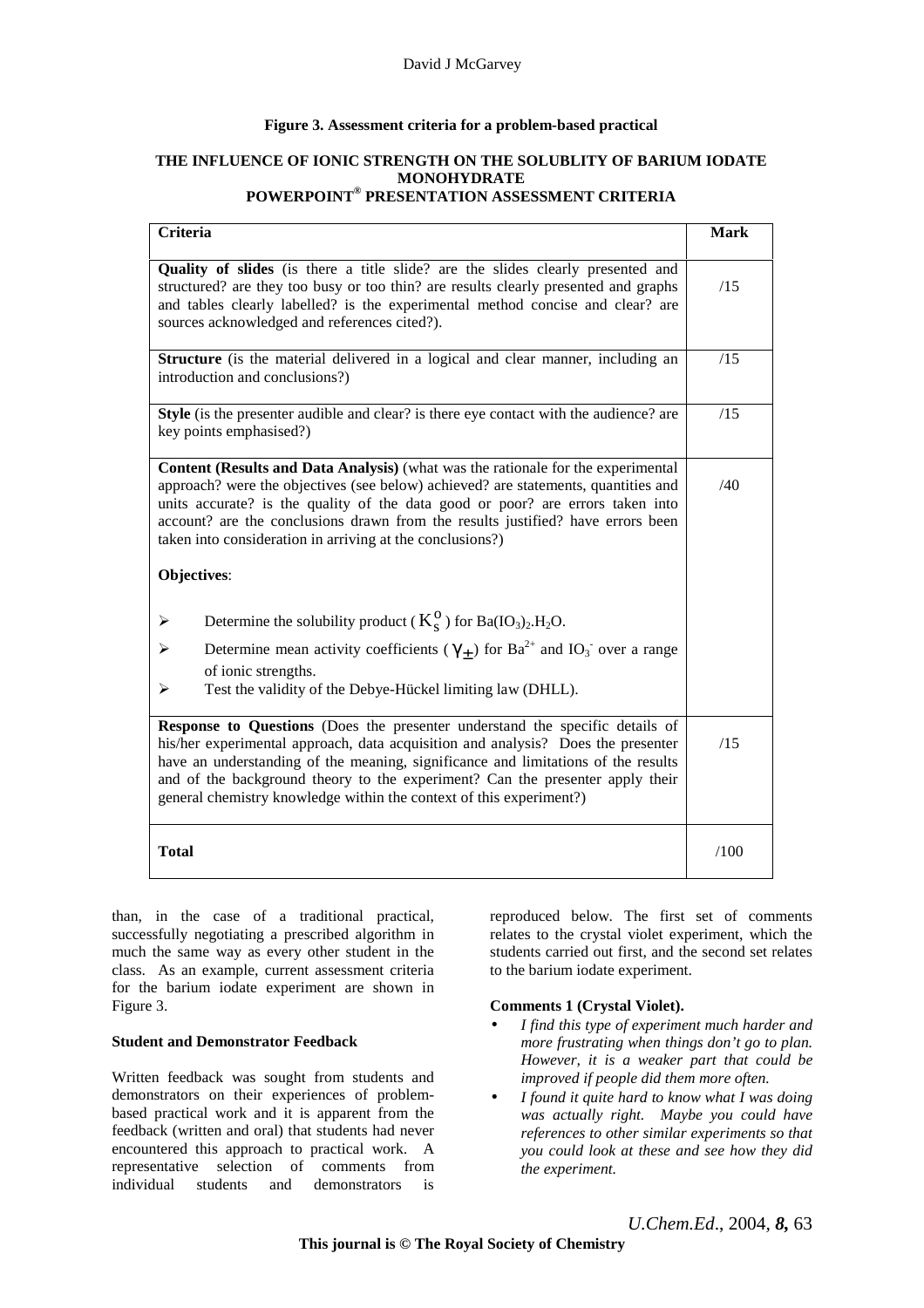- *The timing of the lecture material was out of step with the lab sessions, so the first week of the lab was spent being confused about what to do.*
- *Need more guidance lots of contradictory advice.*
- *I do like the experiment but we need more background information as a lot of time is taken up from dry runs.*
- *More help needed with the design of experiment. A lot of different advice given which contradicted each other, therefore confusing. Designing an experiment did help understand what was going on a bit.*
- *This would be a good idea with more guidance given. A lot of help given was contradictory, which was very confusing.*
- *This technique of study is useful and more applicable to a work situation so it may be useful in the future even if it is not easy to get into this style of lab.*
- *Didn't really understand what the experiment was about until we finished it.*
- *The lecture material came too late we don't really know what we're doing in our first few lab planning sessions. If we are on the wrong lines a hint should be given, as time is short. However, it is a refreshing approach. As it is group work, a group write up might have been a good idea.*
- *Demonstrators and lecturers need to be clearer in their explanations. There was too much 'see how it goes' and there was not enough time to take that approach. There should be more references, as recommending whole chapters of books can also be time wasting. There should be a starting point outlined, as when working in groups there is a lot of discussion and it takes time to start.*

#### **Comments 2.**

- *The second mini-project was much better than the first, as I had more idea as to what to do because we'd had more lectures so better understood the material, and had better guidance at the start of the project when it is most needed.*
- *This was the second mini-project, went better than the first, but I still find it tough, although it was stimulating.*
- *Try this out on the 1st years. More time was needed to work as a team to finalise plans.*
- *A little more time is needed to adjust to the new style of laboratory experiment, as we have never designed our own experiments before. Also, there seems to be a lot of deadlines in the last week or two of the module with assigned problems, oral*

*presentations, lab reports and two workshops in for the last two weeks.* 

- *Needed more time, and more guidance. More time is required to prepare.*
- *Please do not make us work in groups of four again – these groups are too large and it leads to too much faffing about and not enough work being done. More time was needed to complete these mini-projects as so much time was spent messing around making sure that the whole group understands what is going on.*

## **Postgraduate Demonstrator Comments**

- *A good idea and good preparation for final year projects.*
- *Made students think and question why they were doing things.*
- *Harder for demonstrators because unpredictable and don't have a lab script to refer back to.*
- *Worried that I was misleading the students or giving the wrong advice.*
- *They need to know they should plan!*
- *Once they got into it they seemed to enjoy it and it makes them think.*

The feedback reveals that students find the problem-based style of practical work intellectually demanding, time-consuming and often frustrating. Also, it is clear that some students were confused, and therefore it could be argued that the problembased approach is not an improvement on the traditional practical. However, this was the first time this style of practical had been used in chemistry at Keele, and it is evident from some of the comments that the students are not used to this style of practical. The problem-based style of practical has now been in use in several modules (principally level 2) for a number of years at Keele, alongside other more traditional practicals, and students, staff and demonstrators are now quite accustomed to them. It is apparent that the students became frustrated by contradictory advice and/or a perceived lack of advice and this is supported by a demonstrator's comment relating to anxiety about giving the 'wrong advice'. This highlights one of the main pre-requisites in managing this type of practical work: the tutors/demonstrators need to be very familiar with the material at a theoretical and practical level and they must proactively engage with the students to facilitate their learning. This style of practical work is certainly more demanding on student and staff demonstrators in the laboratory and consumes more laboratory time than that required for a traditional practical. Many of the comments above reflect the initial tendency of staff and demonstrators, in their first experience of this style of practical, to let the students find everything out for themselves, which coupled with instances

*U.Chem.Ed*., 2004*, 8,* 64